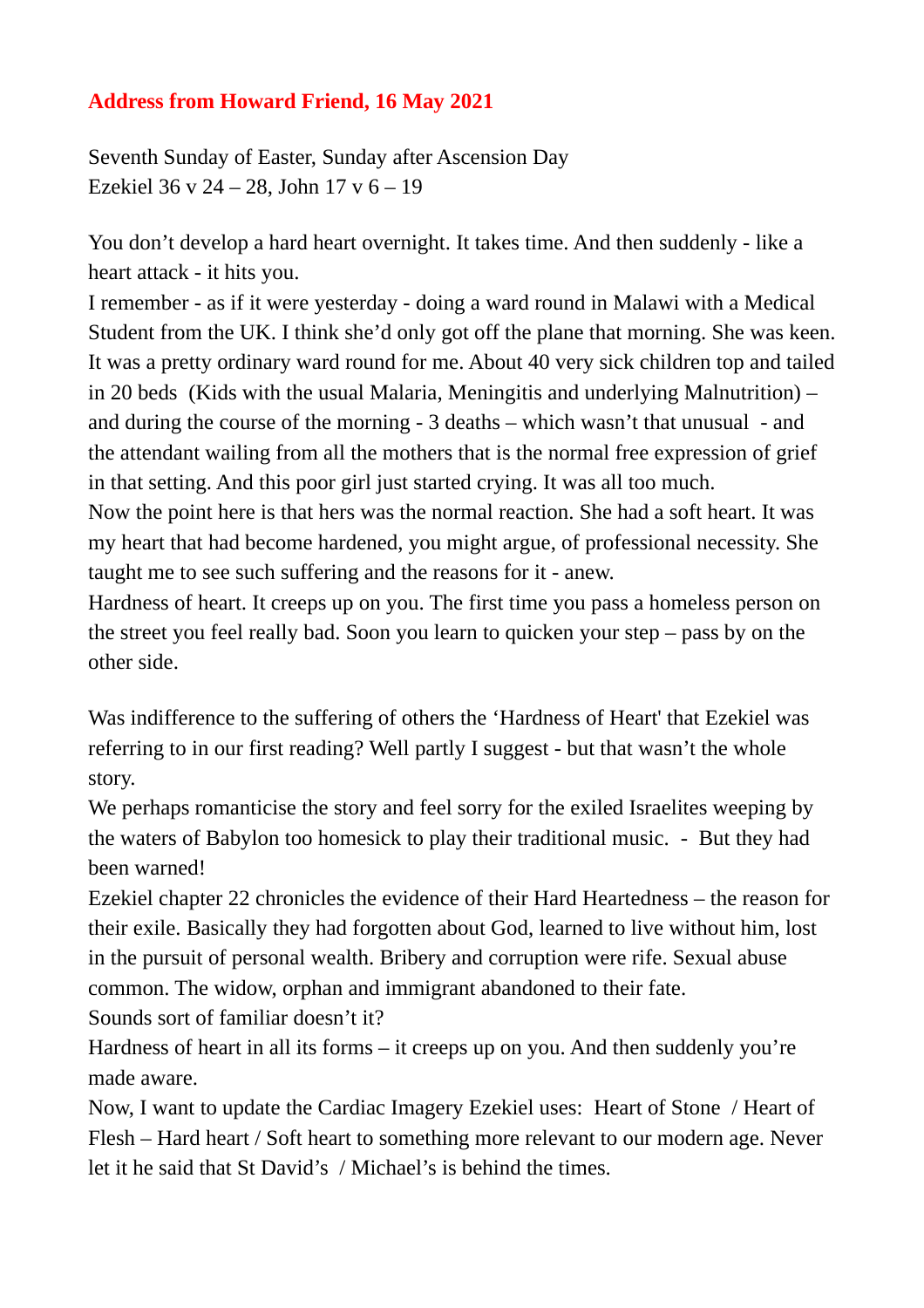The main pathology of the diseased 'First World' heart is narrowing of the Coronary Arteries – as is well known. And - as many of you will know - clever Cardiologists can now insert a catheter via a groin or elbow artery, have a good look at the arteries of our hearts to see where the blockage is and then do a rebore and / or insert a small cage like structure called a stent to keep the heart artery open and prevent the scaring, the hardness, the death of the heart muscle itself.

So - what would the divine Cardiac catheter and angiogram make of our spiritual coronary arteries? Would they be blocked with the debris of self interest?

Would it throw light on our shortcomings: our abandoning of Godly principles - our lack of care for the disadvantaged, the environment, our sexual misdemeanors, our financial greed, our corruption?

The answer if we're honest is yes. It's no good us looking back on the Israelites in Exile and pretending we're really any different from them.

We – each of us – have developed Hardness of heart of various sorts. Hardness which estranges us from God.

Hardness of heart creeps up on us until suddenly we're made aware. Like the narrowing of the coronary arteries which eventually produces that chest pain that says – now you know you've got a problem.

But here's the good news – the rather extraordinary news which is just as relevant now as it was then – and it's this:

If the Spirit of God is the instrument of our being made aware of our own hardness of heart then just like the Cardiac catheter it offers a solution – the Holy Spirit stent - if you like - to deal with the underlying problem to make our heart function normally again.

Let's take a step back from the modern medical metaphor- not before time some of you might be thinking - and remind ourselves perhaps in more traditional terms that: God's Holy Spirit searches the deep places of our hearts but doesn't condemn us. He offers us healing a change of heart – a stent.

The main reason I suggest a change of metaphor from the Heart transplant - Stone to Flesh image of Ezekiel - is that in my experience this change of heart that the Love of God effects in our lives is more gradual, more incremental more like having successive stents inserted than a one-off Total Heart Transplant.

God is always seeking to soften our hearts and deepen our relationship with him - we therefore constantly need to examine them. (Our Hearts)